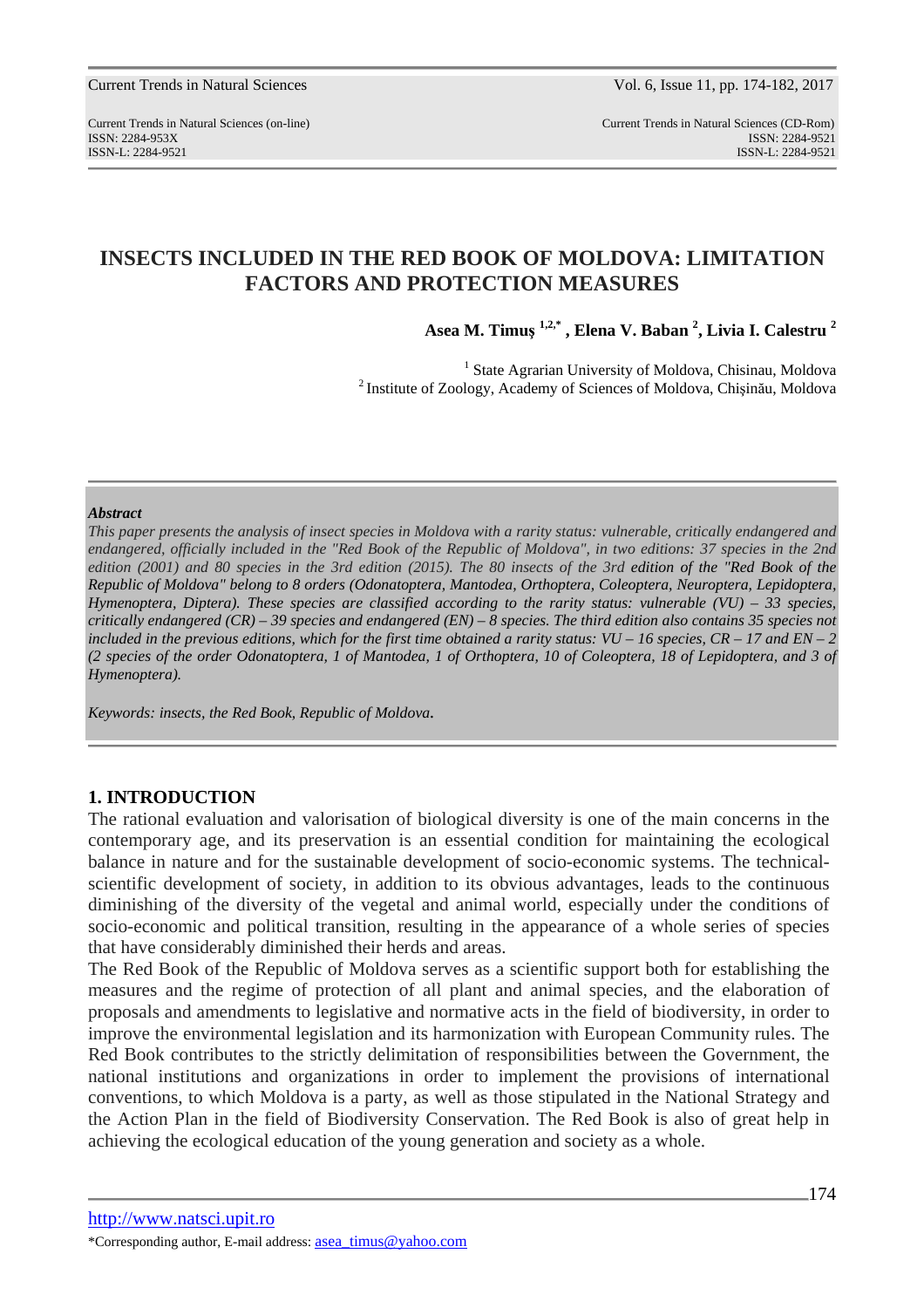| <b>Current Trends in Natural Sciences</b> |  |  |
|-------------------------------------------|--|--|
|-------------------------------------------|--|--|

Vol. 6, Issue 11, pp. 174-182, 2017

ISSN-L: 2284-9521 ISSN-L: 2284-9521

In the paper are presented the species of rare insects and those threatened with extinction in the territory of the Republic of Moldova, with a rarity status, according to IUCN: vulnerable, critically threatened, and endangered, as of 1984 in the USSR (Gilyarov et al., 1984), and as of 1992 in Moldova (Neculiseanu et al., 1992) and in the two official editions of the "Red Book of the Republic of Moldova" as of 2001 and 2015 (Table 1).

### **II. Insects from Moldova mentioned in the "Red Book of the USSR"**

In the "Red Book of the USSR", the second edition, there were characterized 191 species of 16 orders, of which the following are dominant: Lepidoptera – 104 species, Coleoptera – 33, Hymenoptera – 13, and Orthoptera – 8 (Ghiliarov et al. 1984), and it is mentioned that 36 of these species are spread on the territory of Moldavian SSR, they are part of 8 orders, namely: Odonatoptera – a species, Mantodea – 1, Orthoptera – 2, Coleoptera – 7, Neuroptera – Lepidoptera  $-12$ , Hymenoptera – 11, Diptera – 1 species.

Among those who mentioned species spreading in Moldova are the following authors: Haritonova A.I. (1 odonatopter), Pravdin F.H. (1 mantodea, 2 ortopters), Kryjanovskii O.L. (2 Carabide Coleopters), Kocetova N.I. (2 coleopters – 1 lucanide, 1 stafilinide, 1 neuropter, 1 dipter), Lopatin I.K. (2 cerambic coleopters), Mirzoian S.A (1 ceramicide coleopter), Şciotkin I.L. (2 Lepidoptera sphingidae), Antonova E.M. (10 lepidopters - 1 saturniid, 2 arthiodes, 4 papillonides, 1 nimphalid, 2 licenides), Panfilov D.V.et al. (5 bumble-bees), Ermolenko V.M. (5 wasps - 3 xilocopes, 2 scols), Kozlov M.A. (1 formicide).

| Nr.              | Family                                                           | <b>Species</b>                                 | <b>USSR</b>              | u/e                      |                          | <b>Republic of</b><br>Moldova | <b>Status</b>            |
|------------------|------------------------------------------------------------------|------------------------------------------------|--------------------------|--------------------------|--------------------------|-------------------------------|--------------------------|
| crt.             |                                                                  | 1984                                           |                          | 1992                     | 2001                     | 2015                          |                          |
|                  |                                                                  | Order ODONATOPTERA                             |                          |                          |                          |                               |                          |
| 1.               | Coenagrinidae                                                    | Coenagrion mercuriale (Charpentier 1840)       | $\overline{\phantom{a}}$ | $\blacksquare$           | $+$                      | $\omega$                      | ÷.                       |
| 2.               |                                                                  | Erythromma (Coenagrion) lindenii (Selys, 1840) | $+$                      |                          | $^{+}$                   | $+$                           | <b>CR</b>                |
| $\overline{3}$ . | Libellulidae                                                     | Anax imperator (Leach, 1815)                   |                          | $\blacksquare$           | $\ddot{\phantom{1}}$     | $^{+}$                        | VU                       |
| $\overline{4}$ . |                                                                  | Leucorrhinia pectoralis (Charpentier, 1825)    | ÷,                       | $\blacksquare$           | $\blacksquare$           | $+$                           | CR                       |
|                  |                                                                  | Order MANTODEA                                 |                          |                          |                          |                               |                          |
| 5.               |                                                                  | Mantis religiosa (Linnaeus, 1758)              | $\bar{\phantom{a}}$      | $+$                      | $+$                      | $\equiv$                      | $\overline{\phantom{a}}$ |
| 6.               | Mantidae                                                         | Ameles decolor (Charpentier, 1825)             | $\overline{\phantom{a}}$ | $\overline{\phantom{a}}$ | $\overline{\phantom{a}}$ | $+$                           | <b>VU</b>                |
| 7.               |                                                                  | Bolivaria brachyptera (Pallas, 1773)           | $+$                      | $\sim$                   | $\sim$                   | $+$                           | CR                       |
|                  |                                                                  | Order ORTHOPTERA                               |                          |                          |                          |                               |                          |
| 8.               | Tettigoniidae                                                    | Saga pedo (Pallas, 1771)                       | $+$                      | $+$                      | $^{+}$                   | $^{+}$                        | CR                       |
| 9.               |                                                                  | Onconotus servillei (Fisher-Waldheim, 1846)    | ÷,                       |                          | $\overline{\phantom{a}}$ | $^{+}$                        | CR                       |
| 10.              | Phaneropteridae                                                  | Poecilimon ucrainicus (B.-Bienko, 1951)        | $\overline{\phantom{a}}$ | $\blacksquare$           | $\blacksquare$           | $^{+}$                        | <b>CR</b>                |
| 11.              | Bradyporidae<br>Bradyporus multituberculatus (Fish.-Wald., 1833) |                                                | $^{+}$                   | $\blacksquare$           | $\blacksquare$           | $\overline{\phantom{a}}$      |                          |
|                  |                                                                  | Order COLEOPTERA                               |                          |                          |                          |                               |                          |
| 12.              |                                                                  | Calosoma sycophanta (Linnaeus, 1761)           | $\boldsymbol{+}$         | $+$                      | $+$                      | $^{+}$                        | VU                       |
| 13.              |                                                                  | Carabus clathratus (Linnaeus, 1761)            | $\overline{a}$           | $+$                      | $^{+}$                   | $^{+}$                        | EN                       |
| 14.              |                                                                  | C. variolosus (Fabricius, 1787)                | $\overline{a}$           | $+$                      | $\blacksquare$           | $+$                           | CR                       |
| 15.              | Carabidae                                                        | C. hungaricus (Fabricius, 1787)                | $+$                      | $+$                      | $\blacksquare$           | $^{+}$                        | CR                       |
| 16.              |                                                                  | C. bessarabicus (Fisher-Waldheim, 1823)        | ÷,                       | $+$                      | $\overline{\phantom{a}}$ | $^{+}$                        | CR                       |
| 17.              |                                                                  | C. intricatus (Linnaeus, 1761)                 | ÷,                       | $\overline{\phantom{a}}$ | $\blacksquare$           | $+$                           | VU                       |
| 18.              |                                                                  | C. ullrichii (Germar, 1824)                    | $\overline{\phantom{a}}$ | $\blacksquare$           | $\overline{\phantom{a}}$ | $+$                           | VU                       |
| 19.              | C. violaceus (Linnaeus, 1758)                                    |                                                | $\overline{a}$           | $\blacksquare$           | $\blacksquare$           | $+$                           | VU                       |
| 20.              | Cerophytidae                                                     | Cerophitium elateroides (Latreille, 1809)      | ÷,                       | $+$                      | $+$                      | $+$                           | CR                       |
| 21.              | Elateridae                                                       | Elater ferrugineus (Linnaeus, 1758)            | $\blacksquare$           | $+$                      | $^{+}$                   | $^{+}$                        | EN                       |

#### **Table 1. Insects from the Red Book of the Republic of Moldova and other reference works**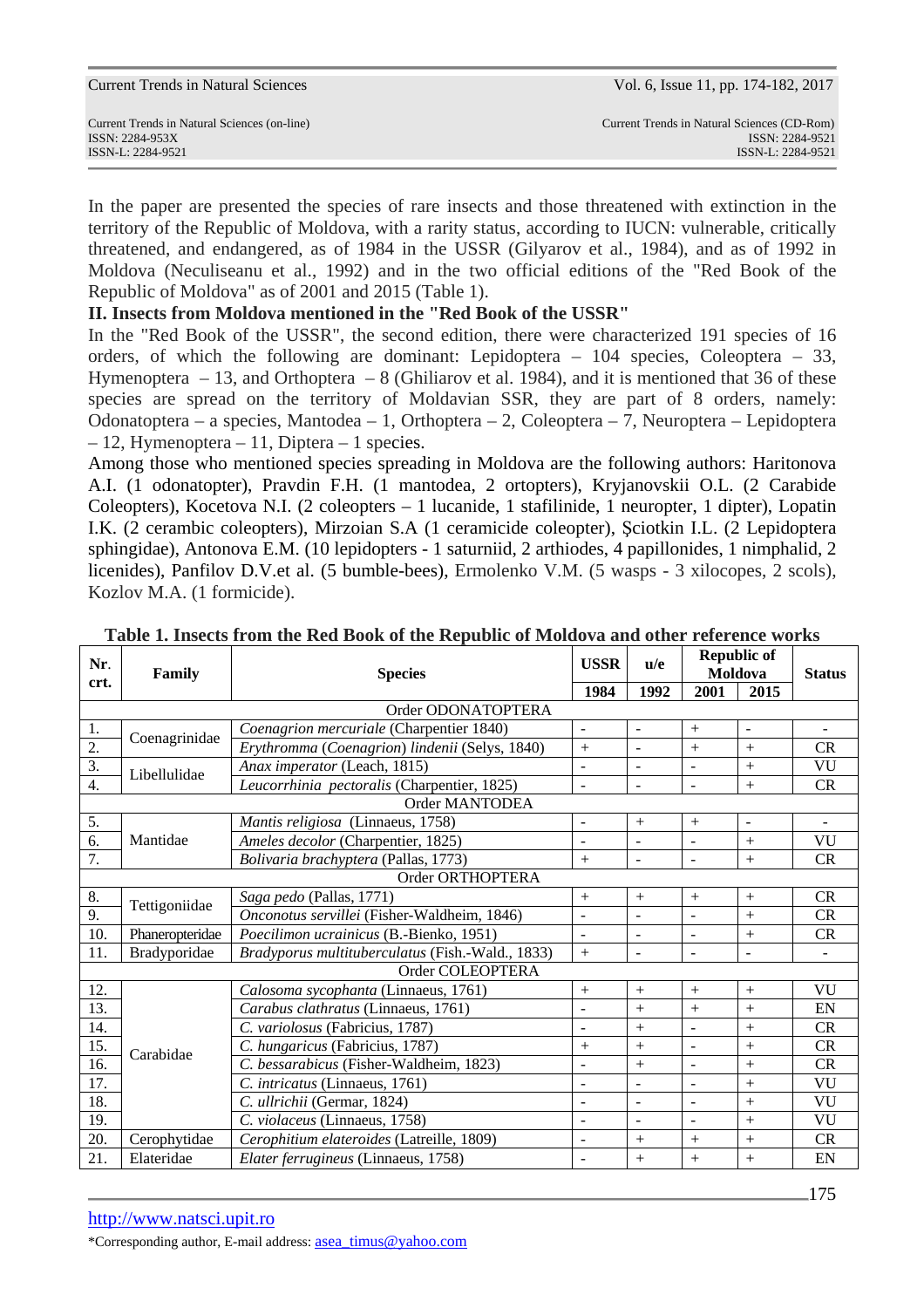ISSN-L: 2284-9521 ISSN-L: 2284-9521

Current Trends in Natural Sciences (on-line) Current Trends in Natural Sciences (CD-Rom) ISSN: 2284-953XISSN: 2284-9521

| 22. |               | Isnoides sanguinicollis (Panzer, 1793)             | $\blacksquare$           |                          | $^{+}$                   | $^{+}$           | <b>CR</b>     |
|-----|---------------|----------------------------------------------------|--------------------------|--------------------------|--------------------------|------------------|---------------|
| 23. |               | Porthmidius austriacus (Schrank, 1781)             |                          | $+$                      | $^{+}$                   | $^{+}$           | <b>CR</b>     |
| 24. |               | Drapetes biguttatus (Piller & Mitterpacher, 1783)  | $\overline{a}$           | $+$                      | $\overline{a}$           | $\overline{a}$   | $\mathbb{L}$  |
| 25. |               | Calambus bipustulatus (Linnaeus, 1767)             | ÷,                       | $+$                      | ÷,                       | $\frac{1}{2}$    |               |
| 26. |               | Oryctes nasicornis (Linnaeus, 1758)                | L.                       | $+$                      | $^{+}$                   | $^{+}$           | VU            |
| 27. | Scarabaeidae  | Gnorimus octopunctatus (Fabricius, 1775)           | L.                       | $\sim$                   | $\overline{a}$           | $^{+}$           | <b>CR</b>     |
| 28. |               | Osmoderma barnabita (Motschulsky, 1845)            | ÷,                       | $\sim$                   | ÷,                       | $^{+}$           | VU            |
| 29. |               | Protaetia aeruginosa (Linnaeus, 1767)              | L.                       | $\sim$                   | $\overline{a}$           | $^{+}$           | VU            |
| 30. | Lucanidae     | Lucanus cervus (Linnaeus, 1858)                    | $\! + \!$                | $+$                      | $+$                      | $^{+}$           | VU            |
| 31. |               | Cerambyx cerdo (Linnaeus, 1758)                    | $\! + \!$                | $+$                      | $^{+}$                   | $^{+}$           | <b>CR</b>     |
| 32. |               | Morimus asper funereus (Mulsant, 1862)             | $\ddot{}$                | $+$                      | $^{+}$                   | $^{+}$           | EN            |
| 33. |               | Rosalia alpina (Linnaeus, 1758)                    | $\! + \!$                | $+$                      | $^{+}$                   | $^{+}$           | CR            |
| 34. | Cerambycidae  | Aromia moschata (Linnaeus, 1758)                   | $\overline{a}$           | ÷,                       | ÷,                       | $^{+}$           | VU            |
| 35. |               | Dorcadion equestre (Laxmann, 1770)                 | $\overline{a}$           | $\sim$                   | $\overline{a}$           | $^{+}$           | <b>CR</b>     |
| 36. |               | Purpuricenus kaehleri (Linnaeus, 1758)             | $\blacksquare$           | $\sim$                   | ÷,                       | $^{+}$           | CR            |
| 37. | Staphylinidae | Ocypus olens (O. Muller, 1764)                     | $^{+}$                   | $\blacksquare$           | $\overline{a}$           | $\boldsymbol{+}$ | VU            |
| 38. | Cucujidae     | Cucujus cinnaberinus (Scopoli, 1736)               | $\overline{a}$           | $\overline{\phantom{a}}$ | $\overline{a}$           | $^{+}$           | CR            |
|     |               | Order NEUROPTERA                                   |                          |                          |                          |                  |               |
| 39. | Ascalafidae   | Ascalaphus macaronius (Scopoli, 1736)              | $^{+}$                   | $+$                      | $+$                      | $^{+}$           | <b>CR</b>     |
|     |               | Order LEPIDOPTERA                                  |                          |                          |                          |                  |               |
| 40. | Saturnidae    | Aglia tau (Linnaeus, 1758)                         | $\overline{\phantom{a}}$ | $^{+}$                   | $^{+}$                   | $^{+}$           | <b>CR</b>     |
| 41. |               | Eudia (Saturnia) pavonia (Linnaeus, 1858)          | $\ddot{}$                | $\pm$                    | $^{+}$                   | $\boldsymbol{+}$ | CR            |
|     |               | Saturnia (Eudia) spini (Denis & Schiffermüller,    |                          |                          |                          |                  |               |
| 42. |               | 1775)                                              | $\blacksquare$           | $\blacksquare$           | ÷,                       | $^{+}$           | CR            |
| 43. |               | S. pyri (Denis & Schiffermüller, 1775)             | $\overline{a}$           | $+$                      | $^{+}$                   |                  | VU            |
| 44. |               | Dolbina elegans (A. Bang-Haas, 1912)               | $\overline{a}$           | $+$                      | $^{+}$                   | $\boldsymbol{+}$ | <b>CR</b>     |
| 45. |               | Marumba quercus (Denis & Schiffermüller, 1775)     | $\frac{1}{2}$            | $+$                      | $^{+}$                   | $^{+}$           | VU            |
| 46. | Sphingidae    | Acherontia (Manduca) antropos (Linnaeus, 1858)     | $\! + \!$                | $^{+}$                   | $^{+}$                   | $\boldsymbol{+}$ | VU            |
| 47. |               | Proserpinus proserpina (Pallas, 1772)              | $\overline{a}$           | $\overline{a}$           | ÷,                       | $\boldsymbol{+}$ | <b>CR</b>     |
| 48. |               | Daphnis (Deilephila) nerii (Linnaeus, 1758)        | $^{+}$                   | $+$                      | ÷,                       | $\frac{1}{2}$    | $\omega$      |
| 49. | Erebidae      | Callimorpha dominula (Linnaeus, 1758)              | $^{+}$                   | ÷,                       | ÷,                       |                  | <b>CR</b>     |
| 50. | (Arctiidae)   | C. (Euplagia) quadripunctaria (Poda, 1761)         | $^{+}$                   | $+$                      | $^{+}$                   | $^{+}$           | VU            |
| 51. |               | Pericallia matronula (Linnaeus, 1758)              | $\overline{a}$           | $\overline{\phantom{a}}$ | ÷,                       | $\boldsymbol{+}$ | <b>CR</b>     |
| 52. |               | Iphiclides podalirius (Linnaeus, 1758)             | $^{+}$                   | $+$                      | $^{+}$                   | $\frac{1}{2}$    | $\omega$      |
| 53. |               | Papilio machaon (Linnaeus, 1758)                   | $\! + \!$                | $+$                      | $^{+}$                   |                  | <b>VU</b>     |
| 54. | Papilionidae  | Parnassius mnemosyne (Linnaeus, 1758)              | $^{+}$                   | $^{+}$                   | $^{+}$                   | $^{+}$           | VU            |
| 55. |               | Zerynthia polyxena (Denis & Schiffermüller, 1775)  | $\ddot{}$                | $\boldsymbol{+}$         | $^{+}$                   | $\boldsymbol{+}$ | VU            |
| 56. |               | Polyommatus daphnis (Denis & Schiffermüller, 1775) | $\boldsymbol{+}$         | $\boldsymbol{+}$         |                          | $\! + \!$        | VU            |
| 57. |               | Lycaena virgaureae (Linnaeus, 1758)                | $\overline{a}$           | $\overline{a}$           | $\overline{a}$           | $^{+}$           | <b>CR</b>     |
| 58. | Lycaenidae    | Maculinea arion (Linnaeus, 1857)                   | $\Box$                   | $\blacksquare$           | ÷,                       | $\boldsymbol{+}$ | VU            |
| 59. |               | Plebejus argyrognomon (Bergstrasser, 1779)         | $\overline{\phantom{a}}$ | $\overline{a}$           | ÷,                       | $^{+}$           | VU            |
| 60. |               | Tomares nogelli (Herrich-Schaffer, 1851)           | $\! + \!$                | $+$                      | $\boldsymbol{+}$         | $\boldsymbol{+}$ | CR            |
| 61. |               | Carcharodus flocciferus (Zeller, 1847)             | $\overline{\phantom{a}}$ | $\overline{a}$           | ÷,                       | $\boldsymbol{+}$ | CR            |
| 62. | Hesperidae    | C. lavatherae (Esper, 1783)                        | $\bar{\mathcal{L}}$      | $\overline{a}$           | ÷,                       | $\boldsymbol{+}$ | CR            |
| 63. |               | Colias chrysotheme (Esper, 1780)                   | $\overline{\phantom{a}}$ | $\blacksquare$           | ÷,                       | $\boldsymbol{+}$ | VU            |
| 64. | Pieridae      | Leptidea morsei (Fenton, 1881)                     | $\Box$                   | $\overline{a}$           | ÷,                       | $\boldsymbol{+}$ | VU            |
| 65. | Riodinidae    | Hamearis lucina (Linnaeus, 1758)                   | $\overline{\phantom{a}}$ | $\overline{\phantom{a}}$ | $\overline{\phantom{a}}$ | $\boldsymbol{+}$ | CR            |
| 66. | Nymphalidae   | Apatura iris (Linnaeus, 1758)                      |                          | $\blacksquare$           | ÷,                       | $\boldsymbol{+}$ | VU            |
| 67. |               | Apatura metis (Freyer, 1829)                       | $\overline{\phantom{a}}$ | $\overline{a}$           | ÷,                       | $\boldsymbol{+}$ | VU            |
| 68. |               | Coenonympha hero (Linnaeus, 1761)                  | $\overline{\phantom{a}}$ | $\overline{\phantom{a}}$ | $\overline{\phantom{a}}$ | $\boldsymbol{+}$ | <b>CR</b>     |
| 69. |               | Euphydryas maturna (Linnaeus, 1758)                | $\Box$                   | $\blacksquare$           | $\bar{\phantom{a}}$      | $^+$             | EN            |
| 70. |               | Limenitis populi (Linnaeus, 1758)                  | $\overline{\phantom{a}}$ | $\bar{\phantom{a}}$      | $\bar{\phantom{a}}$      | $\boldsymbol{+}$ | $\mathbf{EN}$ |
|     |               |                                                    |                          |                          |                          |                  |               |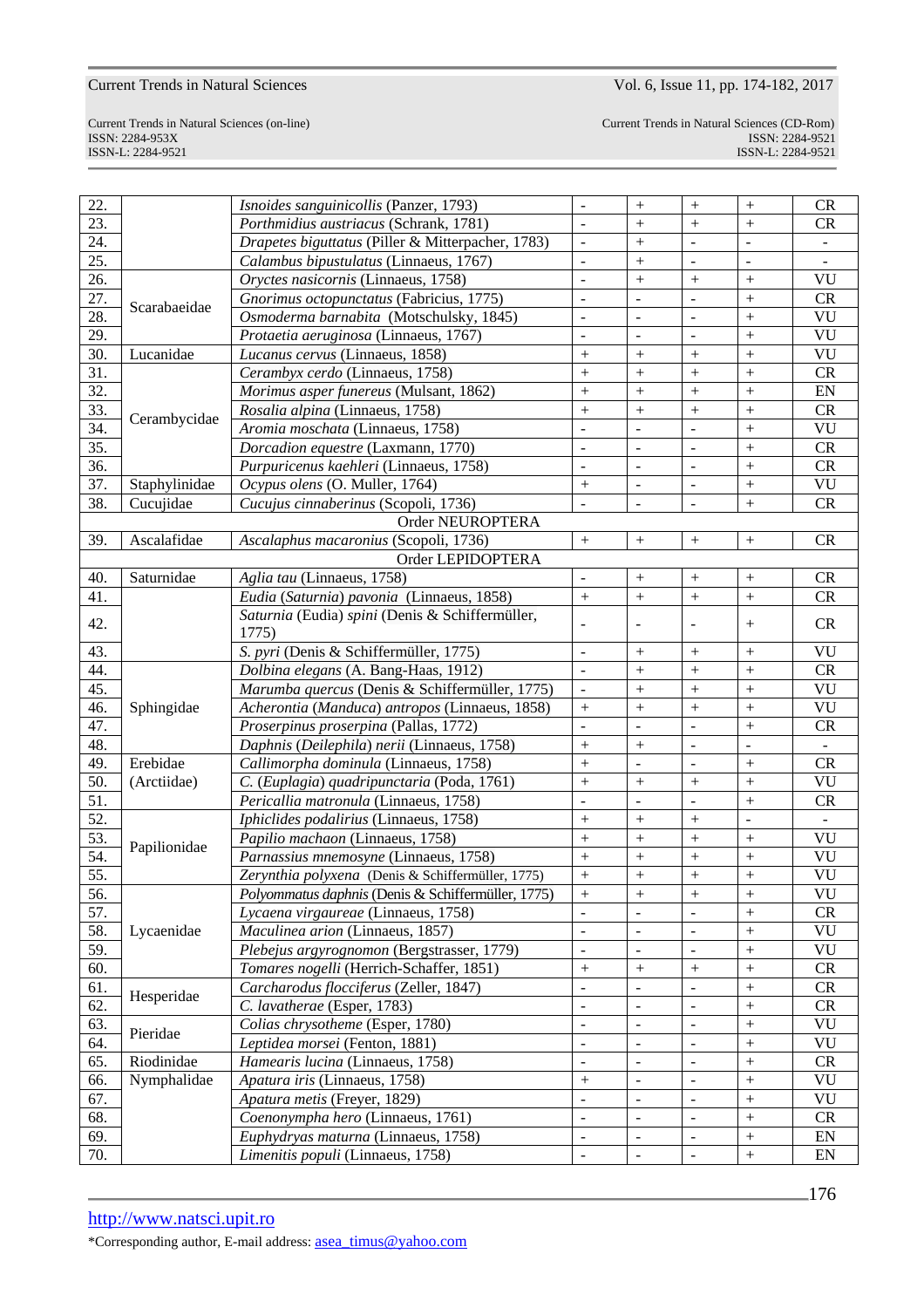Current Trends in Natural Sciences (on-line) Current Trends in Natural Sciences (CD-Rom) ISSN: 2284-953XISSN: 2284-9521 ISSN-L: 2284-9521 ISSN-L: 2284-9521

| 71.           |                                 | Neptis sappho (Pallas, 1771)               | $\blacksquare$           |                          | $\blacksquare$           | $^{+}$                   | VU           |
|---------------|---------------------------------|--------------------------------------------|--------------------------|--------------------------|--------------------------|--------------------------|--------------|
| 72.           |                                 | Nymphalis xanthomelas (Esper, 1781)        | $\overline{\phantom{a}}$ | $\sim$                   | ۰                        | $^{+}$                   | VU           |
|               |                                 | Order HYMENOPTERA                          |                          |                          |                          |                          |              |
| 73.           |                                 | Andrena bulgariensis (Warncke, 1965)       | $\blacksquare$           | $\blacksquare$           | $\blacksquare$           | $+$                      | CR           |
| 74.           |                                 | Anoplius samariensis (Pallas, 1771)        | $\blacksquare$           |                          | ۰                        | $+$                      | <b>CR</b>    |
| 75.           |                                 | Bombus argillaceus (Scopoli, 1763)         | $+$                      | $\blacksquare$           | $+$                      | $+$                      | VU           |
| 76.           |                                 | B. fragrands (Pallas, 1763)                | $\blacksquare$           | $\blacksquare$           | $+$                      | $+$                      | CR           |
| 77.           |                                 | B. muscorum (Fabricius, 1775)              | $+$                      | $\blacksquare$           | $\blacksquare$           | $+$                      | VU           |
| 78.           |                                 | B. pomorum (Panzer, 1805)                  | $+$                      | $\overline{\phantom{a}}$ | $\overline{\phantom{a}}$ | $+$                      | <b>CR</b>    |
| 79.           | Apidae                          | B. ruderans (Fabricius, 1775)              | $+$                      | $\sim$                   | $\sim$                   | $^{+}$                   | VU           |
| 80.           |                                 | B. zonatus (Smith, 1854)                   | $\overline{\phantom{a}}$ | $\blacksquare$           | $\blacksquare$           | $^{+}$                   | CR           |
| 81.           |                                 | B. paradoxus (confusus) (Dalla Tore, 1885) | $+$                      | $+$                      | $+$                      | $\overline{\phantom{a}}$ | $\sim$       |
| 82.           |                                 | Rophites canus (Eversmann, 1852)           | $\blacksquare$           | $+$                      | $\sim$                   | $^{+}$                   | EN           |
| 83.           | Xylocopa valga (Linnaeus, 1857) |                                            | $+$                      | $^{+}$                   | $+$                      | $\overline{\phantom{a}}$ |              |
| 84.           |                                 | X. violacea (Linnaeus, 1857)               |                          |                          | $\blacksquare$           | $+$                      | EN           |
| 85.           | Megachilidae                    | Megachile rotundata (Fabricius, 1787)      | $+$                      | $+$                      | $+$                      | $+$                      | <b>CR</b>    |
| 86.           | Scoliidae                       | Megascolia (Scolia) maculata (Drury, 1773) | $+$                      | $+$                      | $+$                      | $^{+}$                   | VU           |
| 87.           |                                 | Scolia hirta (Schrank, 1781)               | $+$                      |                          | $\overline{\phantom{a}}$ | $^{+}$                   | <b>VU</b>    |
| 88.           | Formicidae                      | Liometapum microcephalum (Panzer, 1798)    | $+$                      | $+$                      | $+$                      | $^{+}$                   | CR           |
| Order DIPTERA |                                 |                                            |                          |                          |                          |                          |              |
| 89.           | Asilidae                        | Satanas gigas (Eversmann, 1855)            | $+$                      | $+$                      | $+$                      | $+$                      | CR           |
|               | 8 orders                        |                                            |                          |                          |                          |                          | <b>VR-33</b> |
| Total         | 31 families                     | 73 genres                                  | 36                       | 40                       | 37                       | 80                       | $CR-39$      |
|               |                                 |                                            |                          |                          |                          |                          | $EN-8$       |

Legend: u/e – unofficial edition; VU – Vulnerable; CR – Critically endangered; EN – Endangered (according to the statuses of the "Red Book of the Republic of Moldova",  $3<sup>rd</sup>$  edition).

The dominant insects belong to the Lepidoptera order  $-12$  species, Hymenoptera order  $-11$  species, and Coleoptera order – 7 species. Authors from the Moldovan SSR did not participate in the preparation of articles for the respective species, because the subject of rare insects was not approached in Moldova (Gyliarov et al., 1984).

#### **III. Rare and endangered insects in Moldova**

As mentioned in the previous article, the "Red Book of the USSR and Moldovan SSR" (1978) was widely publicized in the research and educational institutions of Moldova. The second edition of the Red Book of the USSR followed in 1984, which again professionally sensitized scientists from the Institute of Zoology of the Academy of Sciences of Moldova. Thus, a team of four entomologists: Neculiseanu Zaharia, coleopterologist, Stratan Veniamin, himenopterologist, Vereşciaghin Boris, apidologist and lepidopterologist, and Ostaficiuc Vasile, coleopterologist, have elaborated and published in 1992 the first entomological monograph in Romanian (Editor-in-chief Petru Chişchin), which characterizes 40 species of rare and endangered insects in Moldova (Neculiseanu et al., 1992). Of the total number of species, 20 coincide with those in the "Red Book of the USSR", and 20 are characterized separately because they are of national interest.

The species presented in the monograph belong to 6 orders: Mantodea  $-1$  species, Orthoptera  $-1$ species, Coleoptera - 16 species (6 families), Neuroptera – 1, Lepidoptera – 14 species (5 families), Hymenoptera – 6 species (4 families), and Diptera – 1 species. These were described methodologically and didactically: the characteristic of the order, the family and the species – morphologically and bioecologically. The insect species are accompanied by 42 colorful suggestive and educative images, namely: the habitat for coleopteran adults; the larva stage (caterpillar) and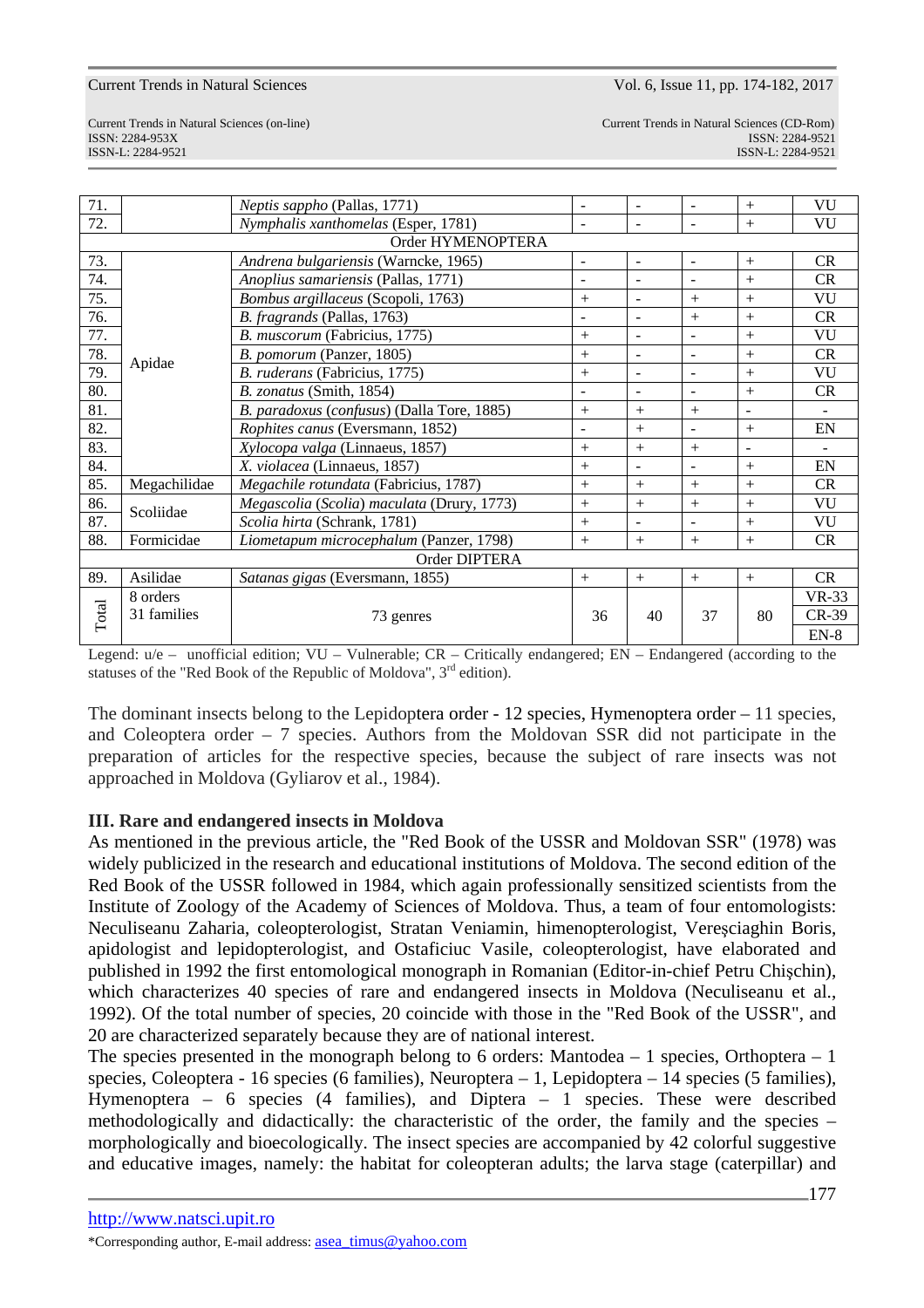their favorite host plants are presented for 12 lepidoptera; for 25 species, the leaves or flowers are presented, which allow determination of preferred plant species for nutrition in the imago or larva stage.

The monograph does not have the status of "Red Book", but it deals with the species on the territory of the Republic of Moldova, whose populations are extremely rare and endangered. This paper was the basis of the "Insects" chapter in the "Red Book of the Republic of Moldova", 2nd edition with official status, and it was also cited in the subsequent editions of 2001 and 2015 (Munteanu, 2001; Toderaş, 2015). There are 27 bibliographic sources, including one of authors (3.7%) ("Animal world/Insects", 1983) and 5 sources (18.1%) from neighboring countries (Romania – 3 and Ukraine  $- 2$ ).

## **IV. Insects from the "Red Book of the Republic of Moldova", 2nd edition (2001)**

In this edition, 37 insects were characterized in two languages - Romanian and English (under each paragraph). The species presented in the second edition belong to 8 orders: Odonatoptera  $-2$ species, Mantodea – 1, Orthoptera – 1, Coleoptera – 11 species (6 families), Neuroptera – 1, Lepidoptera – 13 species (5 families), Hymenoptera – 7 species (4 families), Diptera – one species. The description includes: species identity (scientific and folk name), systematic classification (order and family), color image of the adult insect, status (VU, CR, EN), geographic spread accompanied by the map of Moldova (with the distribution sites indicated for each species), habitat, quantitative aspect, limiting factors, biological features, captive breeding potential, protection status (legislation), protection measures, sources of information (author's name and year of publication). Of the insects included in the second edition, 24 insects coincide with the ones from the Soviet edition and 31 with those in the unofficial edition of the Republic of Moldova.

Six authors contributed to this edition: Vereşciaghin Boris (14 species: 1 mantopter, 1 formicide himenopter, 12 lepidopters - 3 atacides, 3 sphinids, 4 papillions, 2 licenides); Ostaficiuc Vasile (14 species: 1 orthopter, 9 coleoptera - cerofitide, elateride, scarabeid, lucanide, cerambicide, 1 scoliidae himenopter, 1 dipter, 1 neoropter, 1 lepidopter); Andreev Alexei (3 himenoptere aphids); Derjanschi Valeriu (2 odonatoptere); Neculiseanu Zaharia (2 carabide coleopters); Stratan Veniamin (2 hymenoptera). (Munteanu, 2001).

The **Editorial Board** of this edition consisted of: President - Cor. M., Dr. habil. Ion Dediu, and Members: Dr. Arcadie Capcelea, Acad. Dr. habil. Alexandru Ciobotaru, Cor. M., Dr. habil. Ion Toderaş, Prof. Dr. habil. Mina Lozan, Dr. Alexandru Teleuţă, and Alecu Reniţa, President of the Moldovan Ecological Movement.

The C**oordination group** of the Ministry of Ecology, Constructions and Territorial Development for elaborating the Red Book of the Republic of Moldova included: Dr. Nicolae Stratan, Dr. habil. Valentin Bobeică, Dr. Ion Bejenaru, Dr. Pantelei Vladimir, Mihail Coca, Ala Rotaru, and Ion Coteatî.

In the chapter "Insects" there are 47 bibliographic sources, including 5 (10.6%) of the authors: Andreev A., Stratan V., Neculiseanu Z., Vereşciaghin B., Ostaficiuc V.; 3 (6.4%) indigenous sources: Plugaru S., Miller E., Zubovsky N., and 7 (14.8%) sources from the countries in the immediate vicinity: Ukraine – 6 and Romania – 1 (Munteanu, 2001).

## **V. Insects included in the "Red Book of the Republic of Moldova", 3rd edition (2015)**

In the recent edition of the Red Book **(**2015), 80 insects were characterized in two languages (Romanian and English, both separately). The species presented in the 3rd edition belong to IUCN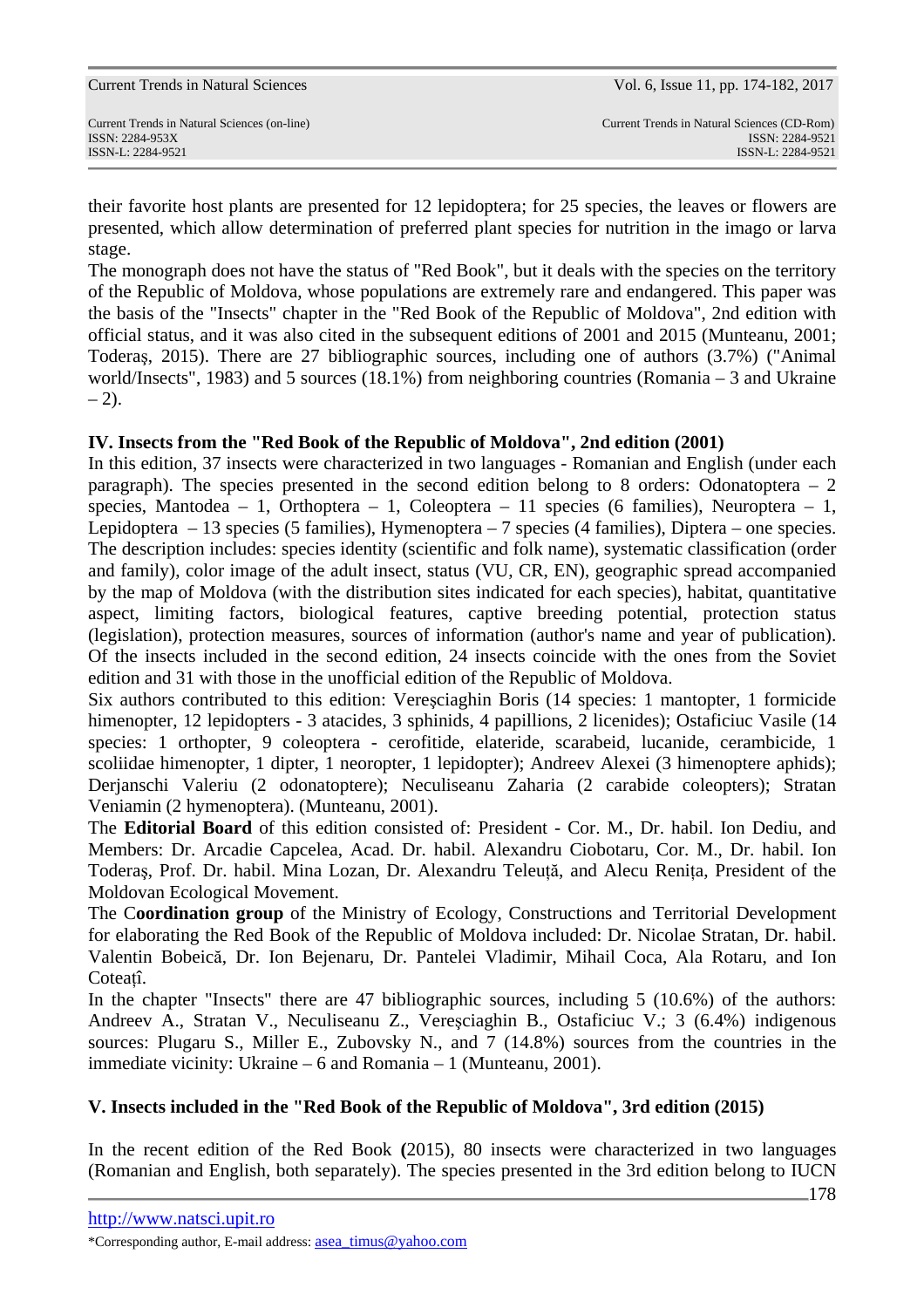rarity categories: vulnerable (VU), critically endangered (CR) and endangered (EN), and belong to 8 orders: Odonatoptera – 3 species, Mantodea – 2, Orthoptera – 3, Coleoptera – 25 species (8 families), Neuroptera – 1, Lepidoptera – 31 species (10 families), Hymenoptera – 14 species (4 families), and Diptera – 1 species.

Note that, according to the statuses granted in the third edition, there are 33 species of VU status, 39 – CR, and 8 – EN, and in the systematic classification: Odonatoptere – 1 VU species and 2 CR species; Mantodea – 1 VU and 1 CR; Coleoptera - 10 VU, 12 CR and 3 EN; Lepidoptera – 16 VU, 13 CR and 2 EN; Hymenoptera – 5 VU, 7 CR and 2 EN; Orthoptera, Neuroptera and Diptera – CR. The description of the species corresponds to that of the 2nd edition, excepting for the the biological features that were supplemented with "ecological" ones. Of the insect species included in the third edition, 32 species coincide with those of the Soviet edition of 1984, 33 - with the unofficial edition of 1992, and 32 species – with the second edition of 2001. 35 species were included for the first time: Odonatoptera – 2 species, Mantodea – 1, Orthoptera – 1, Coleoptera – 10, Lepidoptera – 18, and Hymenoptera – 3 species (Toderaş, 2015).

**The main factors** that reduce the density of insect populations are:

### **1) the Anthropogenic factor:**

Destruction of forest habitats (forest deforestation and landscaping, cutting hollow secular trees and logs (saproxilic insects); destruction of aquatic habitats (swamp drying, chemical pollution), rocky habitats, meadow and steppe habitats (grazing and excessive mowing); destruction of forest protection strips (illicit cuts); burning the reed, stubble and places with weeds adjacent to the agricultural fields. Extensive agriculture and excessive use of pesticides (control of insects and rodent mammals); reducing the area planted with lucerne; soil pollution; capturing attractive insects, due to curiosity or lack of ecological education; unorganized tourism; hostile attitude towards some insects (wasps, flies, ants, bugs, butterflies); urbanization, etc.

#### 2) **the Biological factors:**

The fluctuation of climatic conditions towards the aridization of steppes and meadows; limited places for development after hibernation (bumblebee); competition between species (*Bombus zonatus* Smith, 1857 with some apids); dependence on the family that has grown into inappropriate places (apids); the limited migration potential (*Liometopum microcephalum* Panzer, 1798, females *Aglia tau* L., 1758, *Marumba quercus* D. et al., 1775 are aptera); reduction of spontaneous plants from the Solanaceae family (nutrition for larvae of *Acherontia atropos* L., 1758).

**In Moldova, the following measures are taken to protect insects with special status**: population status monitoring (for all species); protecting aquatic habitats of hibernation and reproduction (Odonatoptera, Neuroptera); conservation of natural habitats, in particular, meadows and steppes by regulating grazing in areas with vulnerable and endangered populations (for most Orthoptera, Mantopter, Lepidopter, and Himenopter); prohibiting the deforestation of secular and hollow trees (saproxil choleptera); creating artificial conditions for shelter (apid, scarab, formicide); reducing the amount of pesticides in agricultural and forestry use (phytopofage lepidoptera); cultivating lucerne on inter-land (licenides); prohibition of burning the stubble and reed (Odonatoptera, Mantodea, Lepidoptera); education of the population through the dissemination of ecological knowledge, in particular, to prevent the capture of stages of attractive insects (of large size - Lepidoptera, Orthoptera, Mantodea, Hymenoptera; of vivid color - Coleoptera, Lepidoptera; of strange appearance - Lepidoptera caterpillars, Hymenoptera adults, etc.).

Insects in the 3rd edition were presented by 8 authors: Derjanschi Valeriu (16 Lepidoptera), Baban Elena (15 Coleoptera), Andreev Alexei (12 Hymenoptera), Calestru Livia (10 Lepidoptera),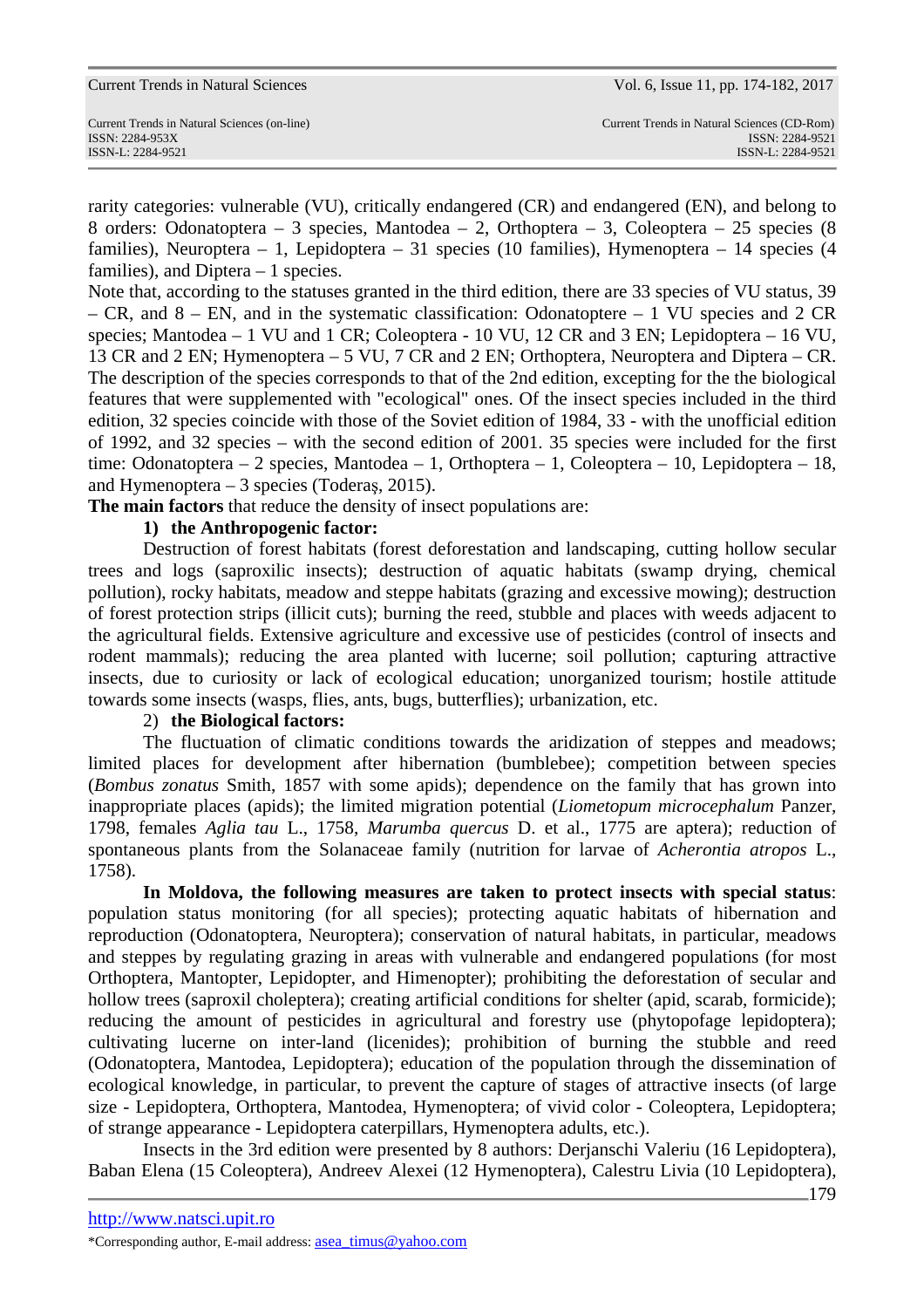|  |  |  |  | <b>Current Trends in Natural Sciences</b> |
|--|--|--|--|-------------------------------------------|
|--|--|--|--|-------------------------------------------|

ISSN-L: 2284-9521 ISSN-L: 2284-9521

Bacal Svetlana (9 Coleoptera), Stahi Nadejda (3 Odonatoptera, 3 Orthoptera, 2 Mantodea), Timus Asea (5 Lepidoptera), Stratan Veniamin (1 Diptera, 2 Hymenoptera, 1 Neuroptera), Mihailov Irina (1 Coleoptera) (Toderaş, 2015).

The **National Commission of the Red Book** was composed of:

**President of the Commission** - Mr. Munteanu Valeriu, Minister of Environment; **Vice President** - Acad. Ion Toderaş, Director of the Institute of Zoology of the ASM; **Secretary** - Ms. Lilia Eladii, consultant at the Ministry of Environment.

**Members of the Commission:** Prof. Dr. habil. Cozari T. (Tiraspol State University), Cor. M. Dediu I (Institute of Ecology and Geography of the ASM), Prof. Dr. habil. Derjanschi V. (Institute of Zoology of the ASM), Dr. Gumeniuc I. (Agrarian State University of Moldova), Prof. Dr. Munteanu A. (Institute of Zoology of the ASM), Dr. habil. Postolachi Gh. (Botanical Garden (Institute) of the ASM), Ms. Ala Rotaru, Head of Department (Ministry of Environment), Cor. M. Salaru V. (Moldova State University), Mr. Talmaci I., Deputy Director (Institute for Forest Research and Development), Dr. Teleuta Al., Director of the Botanical Garden (Institute) of the ASM, Prof. Dr. Usatâi M. (Institute of Zoology of the ASM).

**Editorial Board:** President - Acad. Gh. Duca, President of the ASM; Vice-Chairman - Dr. Chirică L.; Coordinator of the Section "Animals" - acad. Ion Toderaş, Director of the Institute of Zoology of the ASM; Coordinator of the Section "Plants" - Dr. Teleuta Al., Director of the Botanical Garden of the ASM (Toderaş, 2015).

In the chapter "Insects" there are 78 bibliographycal sources, including sources included by authors - 10 (13%), Andreev A., Baban Elena, Bacal Svetlana, Derjanschi V., Stahi Nadejda, Stratan V., and Timus Asea) - 13 (16.6%) and sources from the immediate neighbor countries - 15 (19.2%), including Ukraine - 9 and Romania - 6.

*1) The last edition of the "Red Book of Moldova" was one of the most publicized in Moldova and abroad. This edition was presented on TV (AgroTV, Publica TV, TV3 Craiova, Romania) and Radio, on the official website of the Ministry of Environment ("Red Book - a long-awaited editorial novelty"). Scientific and popularization articles in the republican press were published about it, for example, in: Oficial.md "The 3rd edition of the "Red Book of the Republic of Moldova" was launched"; in Akademos (Timus et al., 2016); in the Republican newspaper Moldova Suverană - "Ten curiosities about the "Red Book of the Republic of Moldova" (Xenofontov, 2016,* **a** *and* **b***; Timuş, 2016).* 

*2) At the initiative of the director of the Institute of Zoology of the ASM, acad. Ion Toderaş, a donation action was launched: "Red Book - in the native village", in which each of the authors of this edition of the Red Book donated a copy of the Book to the school in his native village.* 

A recent event referring to all editions of the "Red Book of the Republic of Moldova" took place at the Scientific Symposium "Current Trends in Natural Sciences", held at the University of Pitesti (Romania) during 19-23 April 2017, at the XL Spring Exhibition of the "Tulip Symphony", organized by the Pitesti City Hall. All the Red Book editions were presented at the Exhibition: from the Soviet period (the Red Book of the Moldovan SSR edited in 1978 and the Red Book of the USSR edited in 1984) and the period after the declaration of Moldova's independence in 1991: the unofficial edition of 1992 and the official editions of 2001 and 2015 (Figures 1-3).

## **VI. CONCLUSIONS**

In conclusion, we mention that vulnerable, critically endangered and endangered insects species from Moldova were officially included in two editions of the Red Book, namely: 37 species in the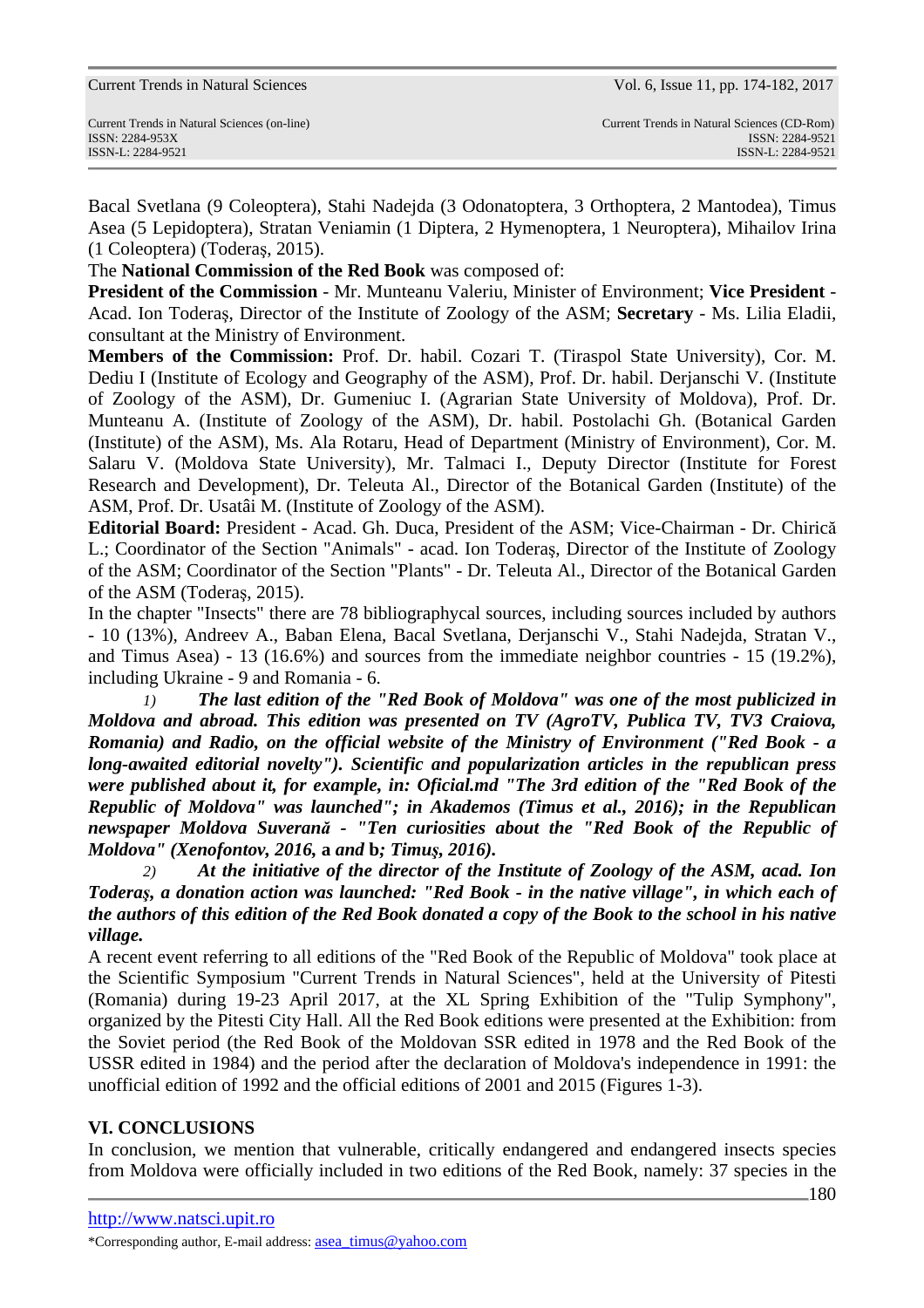Current Trends in Natural Sciences (on-line) Current Trends in Natural Sciences (CD-Rom) ISSN: 2284-953XISSN: 2284-9521 ISSN-L: 2284-9521 ISSN-L: 2284-9521

2nd edition of 2001 and 80 species in the 3rd edition of 2015. A work that addressed rare and endangered insect species was published in 1992, in which 40 species were presented. The 80 insect species of the third edition belong to 8 orders (Odonatoptera, Mantodea, Orthoptera, Coleoptera, Neuroptera, Lepidoptera, Hymenoptera, Diptera). The status of rarity attributed to these species is as follows: Vulnerable - 33 species, Critically Endangered - 39 species, and Endangered - 8 species. In the 3rd edition there were included 35 species not mentioned in other editions (2 species of the order Odonatoptera, one species of Mantodea, one species of Orthoptera, 10 species of Coleoptera, 18 species of Lepidoptera and 3 species of Hymenoptera) and thus these species for the first time obtained the status: VU - 16 species, CR - 17 species and EN - 2 species.





*Fig.1. The unofficial Edition of the Registry of Rare and Endangered Insects Species, 1992 (photo Elena V. Baban)* 

*Fig. 2. The Red Book of the Republic of Moldova, 3rd edition, 2015 (photo Asea M. Timuş)* 



*Fig. 3. Exhibition of all editions of the Red Book of the Republic of Moldova (1978-2015) at the University of Pitesti, Romania, 2017 (photo Ion Iftodii)* 

#### **VII. REFERENCES**

Editorial (2016). "A fost lansata Cartea Rosie a Republicii Moldova. Moldova Suverană, 12.II., no. 15.

Gilyarov, M.S., Kocetkova, N.I., Scarlato, O.A., Starobogatov, I.I. (1984). Chlenistonoghie. V kn.: Krasnaia kniga SSSR: Redkie i nahodeasheisea pod ugrozoi isceznovenia vidov jivotnyh I rastenii. Tom 1, 2-e izd. Moskva. Lesnaia promyshlenosti, 212-355.

Munteanu, Andrei (2001). Partea a II-a, Animale (redactor stiintific-coordonator). In: "Cartea Rosie a Republicii Moldova", ediţia a II-a. Chişinău, Ştiinţa, 147-287.

Neculiseanu, Z.Z., V.Ş. Stratan, B.V. Vereşciaghin, V.G. Ostaficiuc (1992). Insectele rare şi pe cale de dispariţie din Moldova. Chişinău, Ştiinţa, 120 pp.

\*Corresponding author, E-mail address: asea\_timus@yahoo.com